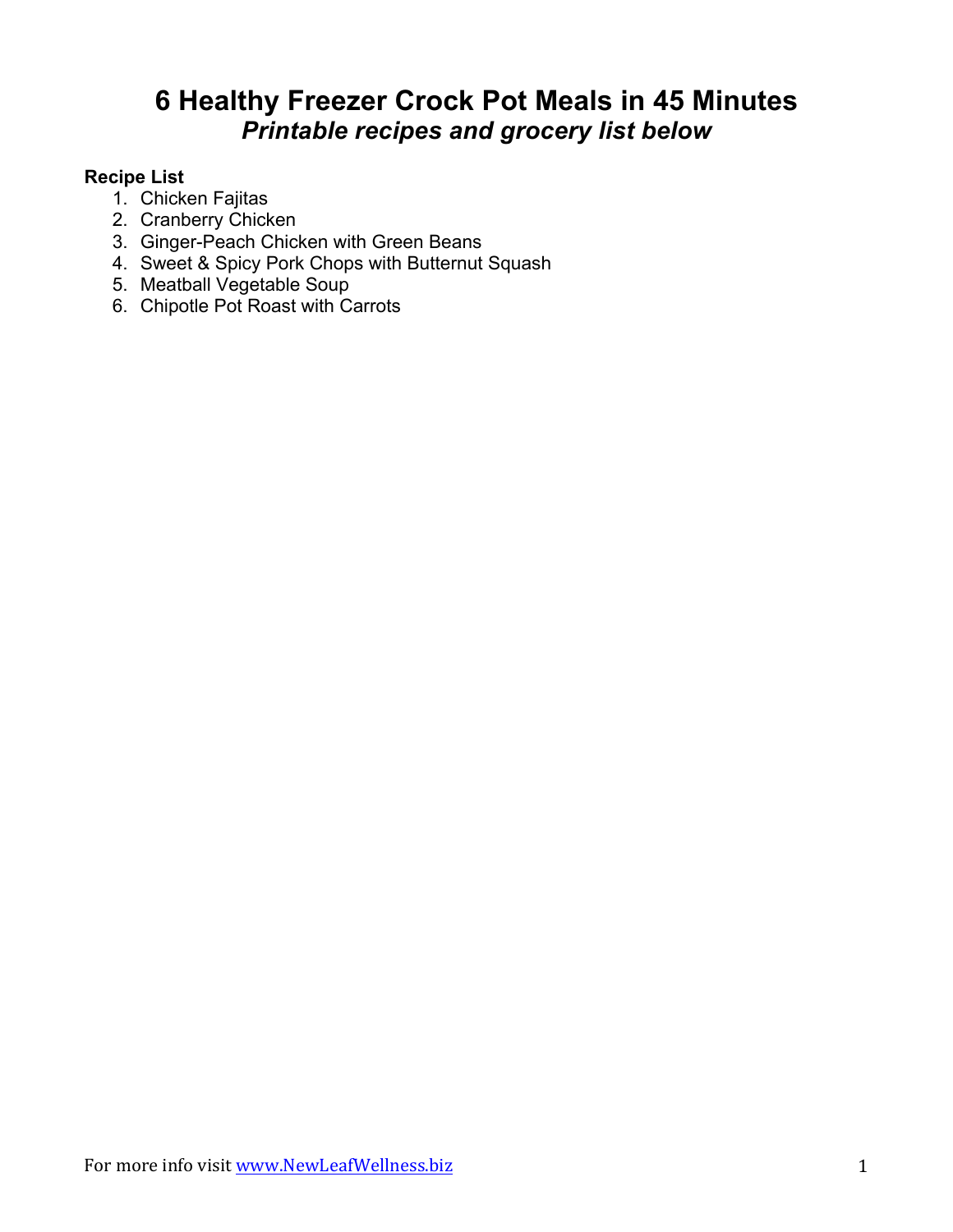## **1. Chicken Fajitas**

## Yields: 6 servings

#### **Ingredients**

- 2 pounds boneless, skinless chicken breasts, sliced
- 2 sweet bell peppers, sliced
- 1 small yellow onion, sliced
- The juice of one lime
- 1 tablespoon honey
- 1 packet fajita seasoning mix (or your favorite homemade taco seasoning)

#### **Materials**

• 1 gallon-sized plastic freezer bag

## **To Freeze and Cook Later**

- Label your freezer bag with the name of the recipe, cooking instructions, and "use-by" date (which should be three months from the prep day).
- Add all ingredients to your freezer bag.
- Remove as much air as possible, seal, and freeze for up to three months.

## **To Cook**

- Thaw overnight in refrigerator or in morning in water.
- Add to crock pot and cook on "low" setting for 4 hours in a 6-quart crock pot or 8 hours in a 4-quart crock pot.

Serve on soft tortillas or rice with your favorite fajitas toppings (like shredded cheese and guacamole).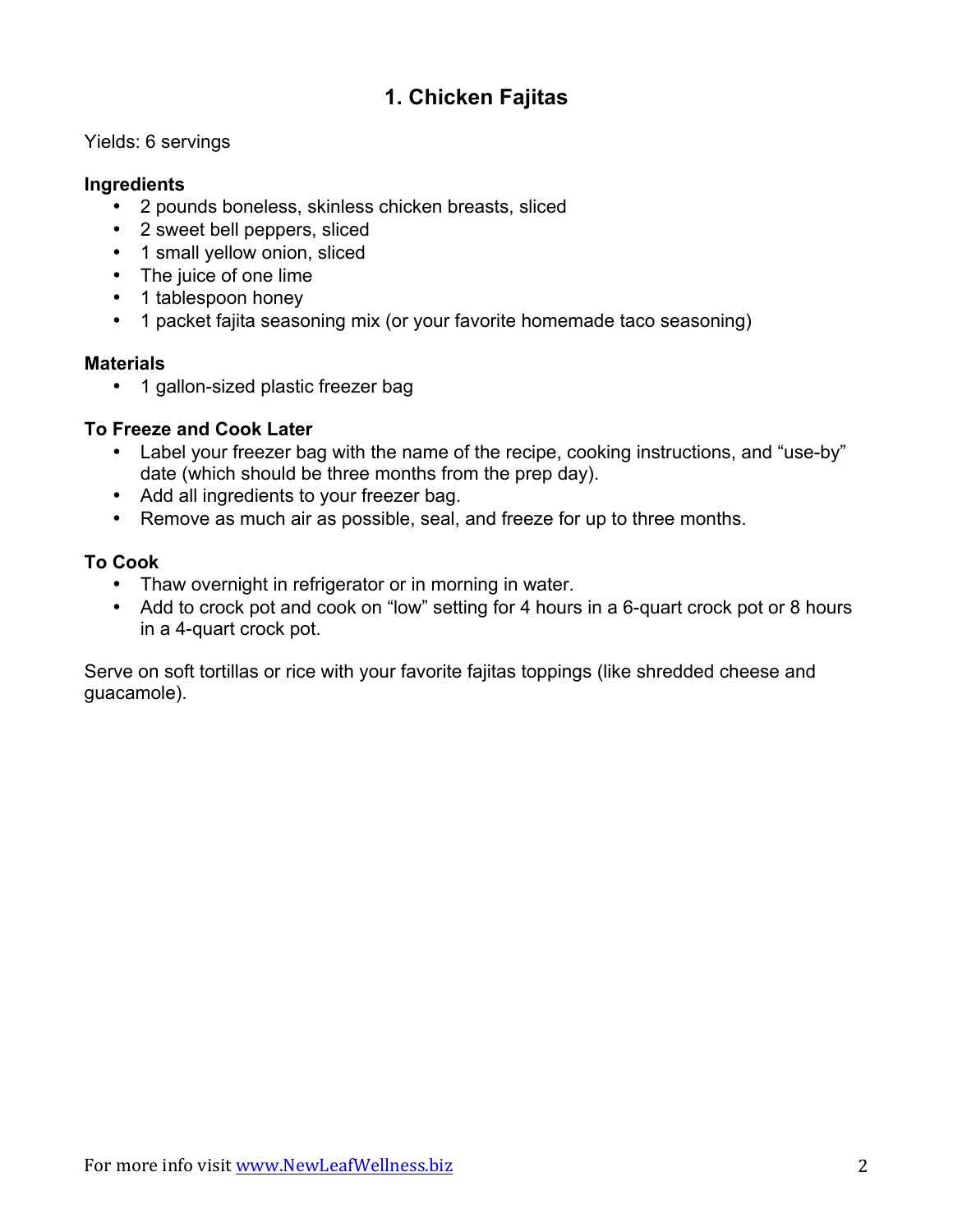## **2. Cranberry Chicken**

## Yields: 6 servings

### **Ingredients**

- 2 pounds boneless, skinless chicken breasts
- 12oz bag fresh cranberries
- 3/4 cup sugar
- 1/4 cup water
- 1 packet onion soup mix (or your favorite homemade onion soup mix)

#### **Materials**

• 1 gallon-sized plastic freezer bag

## **To Freeze and Cook Later**

- Label your freezer bag with the name of the recipe, cooking instructions, and "use-by" date (which should be three months from the prep day).
- Add all ingredients to your freezer bag.
- Remove as much air as possible, seal, and freeze for up to three months.

## **To Cook**

- Thaw overnight in refrigerator or in morning in water.
- Add to crock pot and cook on "low" setting for 4 hours in a 6-quart crock pot or 8 hours in a 4-quart crock pot.

Serve with rice.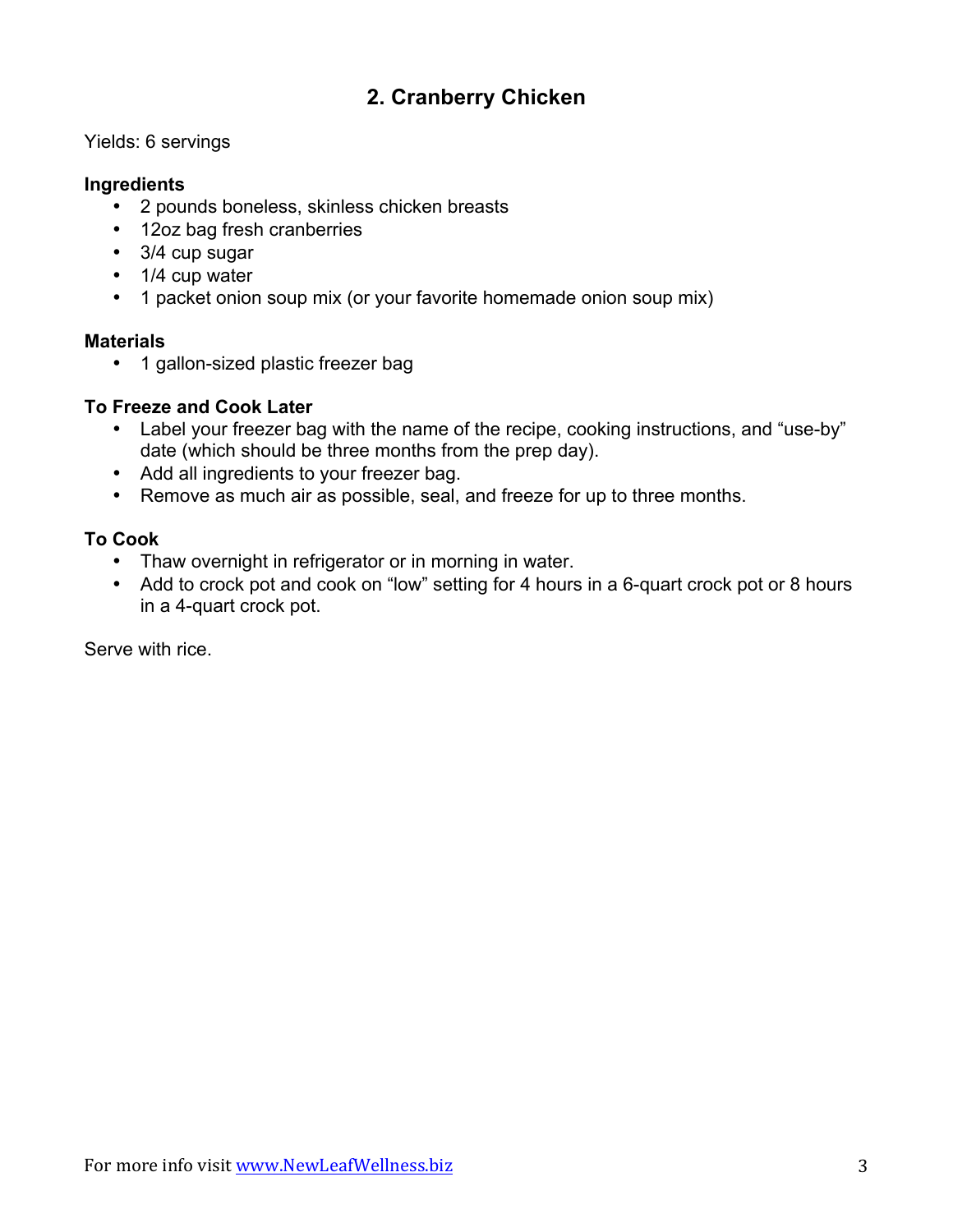## **3. Ginger-Peach Chicken with Green Beans**

Yields: 6 servings

## **Ingredients**

- 2 pounds boneless, skinless chicken breasts
- 1 pound fresh green beans, ends trimmed
- 12oz jar peach jam
- 1-inch fresh ginger root, peeled and sliced
- 1 tablespoon soy sauce

#### **Materials**

• 1 gallon-sized plastic freezer bag

## **To Freeze and Cook Later**

- Label your freezer bag with the name of the recipe, cooking instructions, and "use-by" date (which should be three months from the prep day).
- Add all ingredients to your freezer bag.
- Remove as much air as possible, seal, and freeze for up to three months.

## **To Cook**

- Thaw overnight in refrigerator or in morning in water.
- Add to crock pot and cook on "low" setting for 4 hours in a 6-quart crock pot or 8 hours in a 4-quart crock pot.

Serve with rice and steamed broccoli.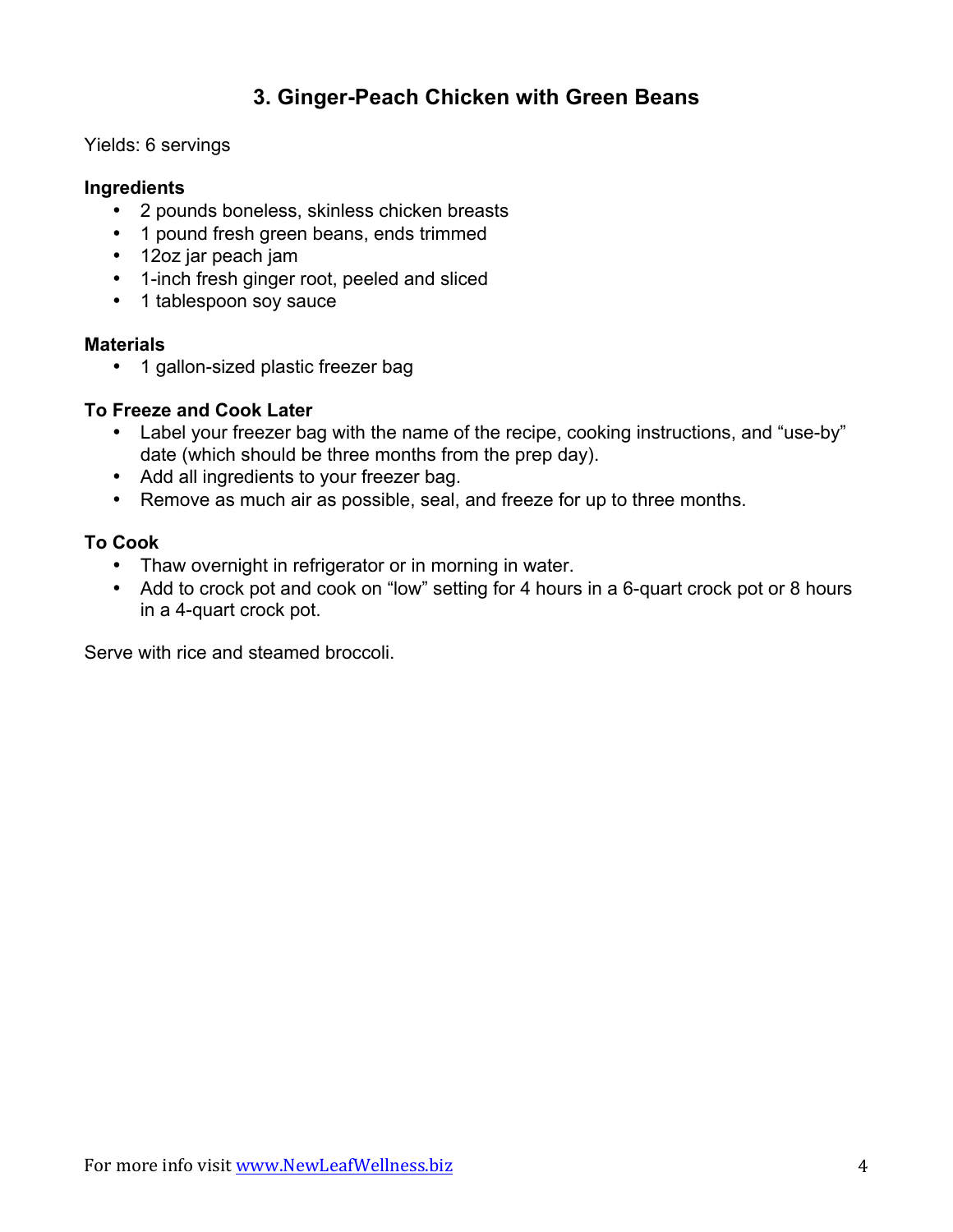## **4. Sweet & Spicy Pork Chops with Butternut Squash**

## Yields: 6 servings

#### **Ingredients**

- 2 pounds boneless pork chops
- 16oz package of peeled and diced butternut squash
- 12oz jar hot pepper jelly
- 1 tablespoon soy sauce

#### **Materials**

• 1 gallon-sized plastic freezer bag

## **To Freeze and Cook Later**

- Label your freezer bag with the name of the recipe, cooking instructions, and "use-by" date (which should be three months from the prep day).
- Add all ingredients to your freezer bag.
- Remove as much air as possible, seal, and freeze for up to three months.

## **To Cook**

- Thaw overnight in refrigerator or in morning in water.
- Add to crock pot and cook on "low" setting for 4 hours in a 6-quart crock pot or 8 hours in a 4-quart crock pot.

Serve with rice.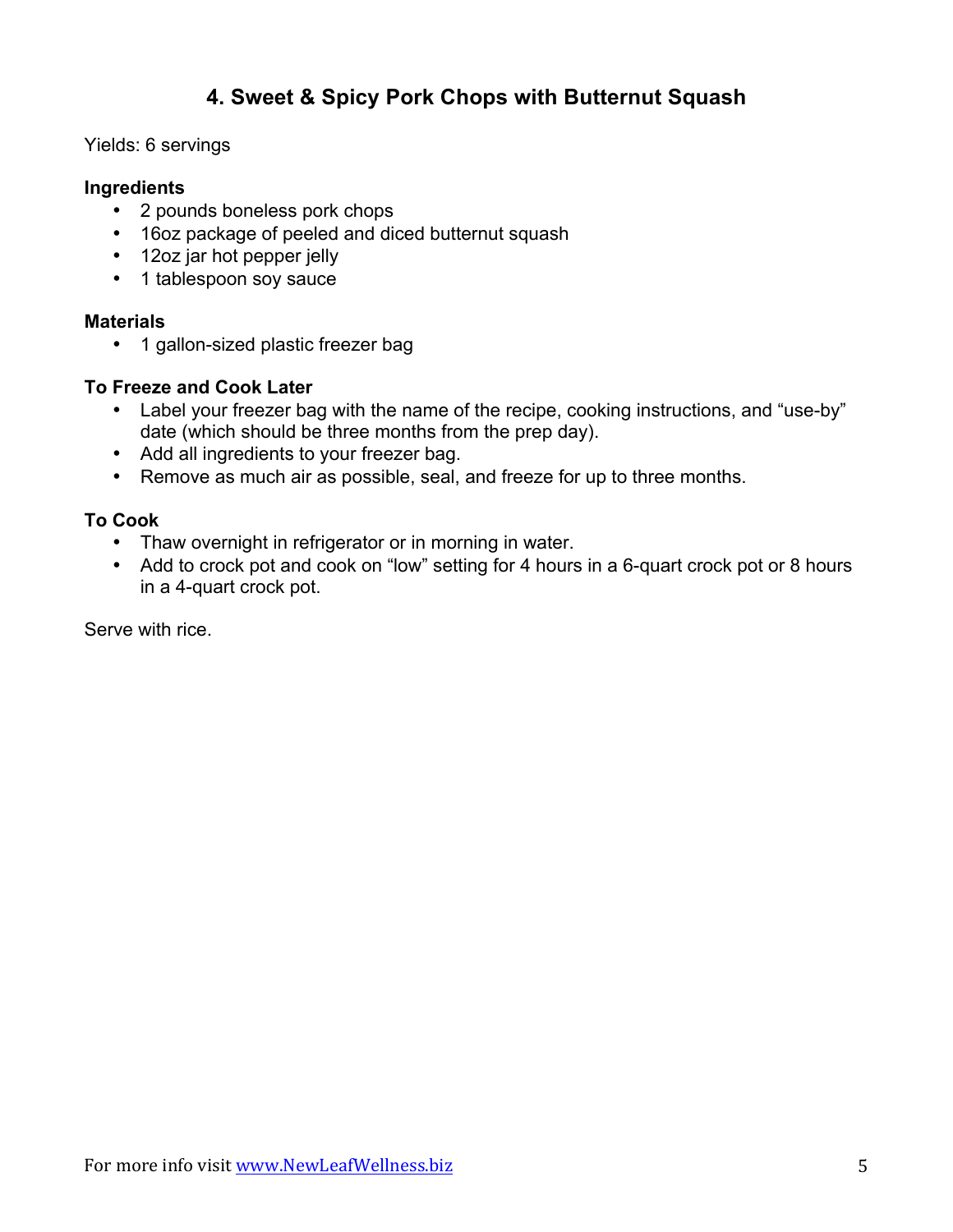## **5. Meatball Vegetable Soup**

Yields: 6 servings

## **Ingredients**

- 1 pound cooked meatballs (homemade or frozen)
- 5oz baby spinach
- 1 pound carrots, peeled and diced
- 1 small yellow onion, diced
- 15oz can of cannellini beans, drained and rinsed
- 24oz jar pasta sauce
- 4 cups chicken broth (not needed until day of cooking only add 3 cups if you are using a 4-quart crock pot)

## **Materials**

• 1 gallon-sized plastic freezer bag

## **To Freeze and Cook Later**

- Label your freezer bag with the name of the recipe, cooking instructions, and "use-by" date (which should be three months from the prep day).
- Add all ingredients to your freezer bag except chicken broth.
- Remove as much air as possible, seal, and freeze for up to three months.

## **To Cook**

- Thaw overnight in refrigerator or in morning in water.
- Add to crock pot with chicken broth and cook on "low" setting for 6 hours in a 6-quart crock pot or 8-10 hours in a 4-quart crock pot.

Serve with garlic bread.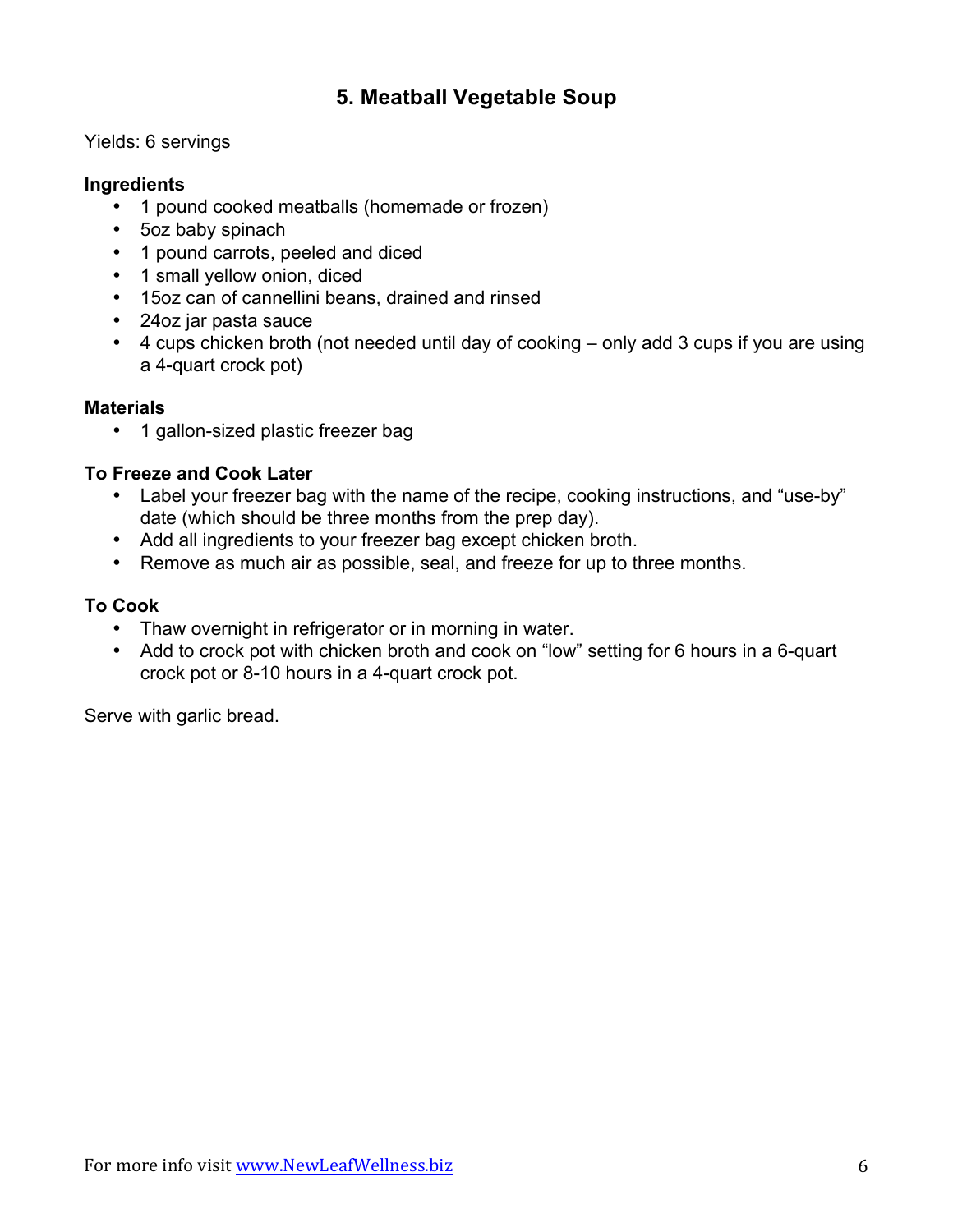## **6. Chipotle Pot Roast with Carrots**

Yields: 6 servings

## **Ingredients**

- 2-pound boneless beef chuck shoulder roast
- 2 pounds carrots, peeled and chopped into 1-inch pieces
- 3 tablespoons olive oil
- 2 tablespoons red wine vinegar
- 1 packet of McCormick Grill Mates Chipotle seasoning mix (homemade taco seasoning mix is also delicious)

## **Materials**

• 1 gallon-sized plastic freezer bag

## **To Freeze and Cook Later**

- Label your freezer bag with the name of the recipe, cooking instructions, and "use-by" date (which should be three months from the prep day).
- Add all ingredients to your freezer bag.
- Remove as much air as possible, seal, and freeze for up to three months.

## **To Cook**

- Thaw overnight in refrigerator or in morning in water.
- Add to crock pot and cook on "low" setting for 6 hours in a 6-quart crock pot or 8-10 hours in a 4-quart crock pot.
- Shred meat.

Serve with rice.